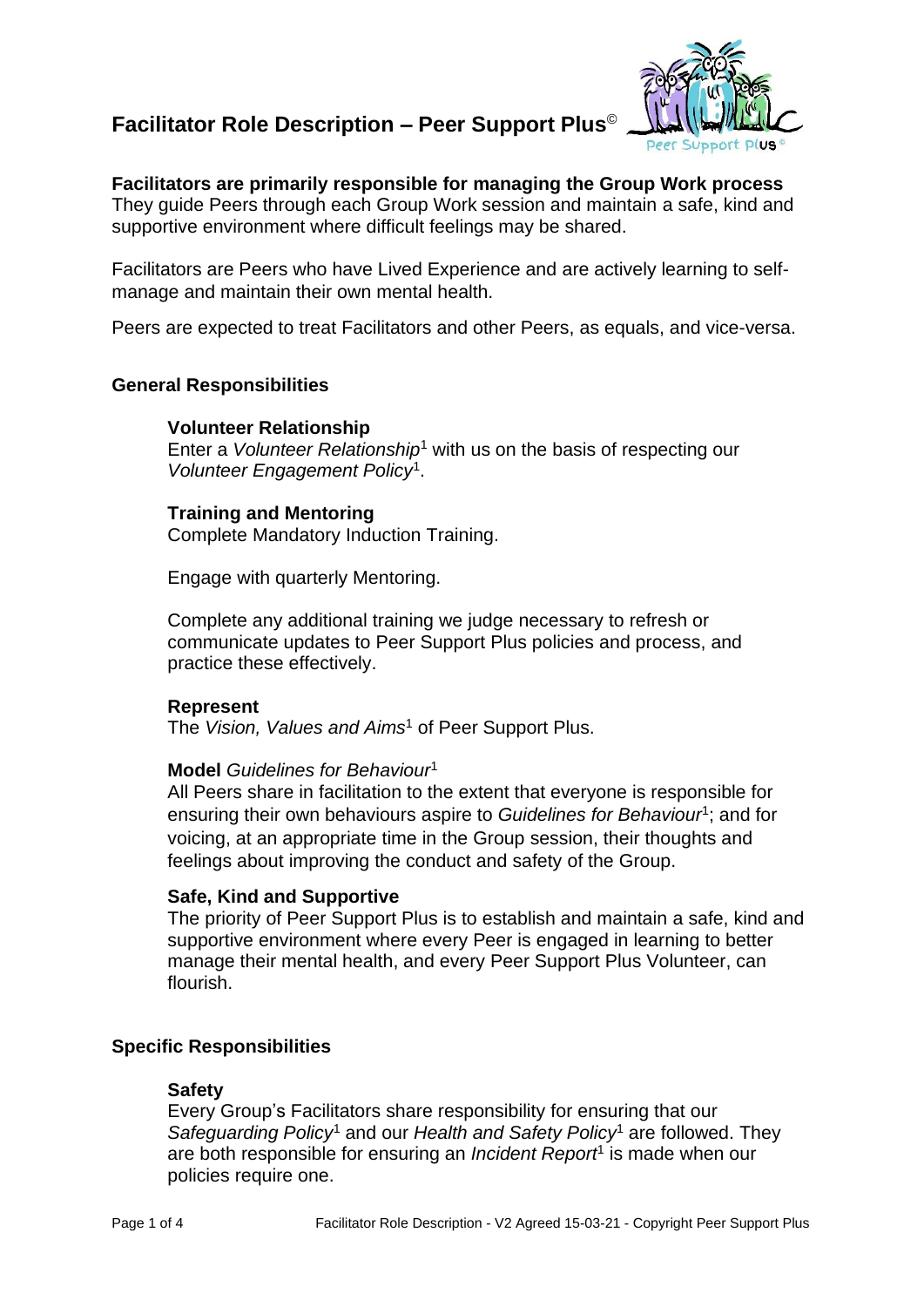Each Group Work Facilitator is individually responsible for ensuring an *Incident Report<sup>1</sup>* is made if they feel it is appropriate to report something that happened, or something they observed, which they judge might present an unassessed or unmanaged risk that could potentially harm any person, or the charity Peer Support Plus.

For example: Each Group Work Facilitator is individually responsible for ensuring everyone present respects *Guidelines for Behaviour*<sup>1</sup> and to ensure an *Incident Report*<sup>1</sup> **Alert** is made when there is evidence someone may be putting the safety, kindness or supportive nature of the Group at risk by failing to respect the Group Work process.

# **Process**

Guide Peers through each Group Work session and maintain the safe, kind and supportive environment where difficult feelings may be shared.

For example, a weekly Peer Support Group may include, as appropriate:

- Welcome Peers; complete the Register; record apologies for or unexplained absence; introduce new Group member(s); name check prospective Group member(s); housekeeping; Health and Safety; Safeguarding; Guidelines; time management; manage quarterly Self Evaluation process.
- Start with a round of 'good news' prefixed with 'preferred name'.
- Facilitate rounds by asking 'who wants to take time'; negotiate time allocation and running order; summarise and negotiate question(s) for a round of sharing in response to taking time; propose sharing duration and guide Peers as to time.
- If a Peer didn't get a chance to take time negotiate priority for them next session; summarise actions arising such as distributing Tools and Techniques handouts; housekeeping; next session details
- End with round of 'what I am taking away'.

# **Timekeeping**

Facilitators are responsible for ensuring there is an equal opportunity in every Round for every Peer to share. If the group is large there will be less time for each Peer to share, so those who choose to share may need to be concise and more may pass if they feel they can't add significant value.

# **Maintain Confidentiality and comply with our** *Privacy Policy*<sup>1</sup>

What is said in The Room stays in The Room – except when a Facilitator is required to follow our *Safeguarding Policy*<sup>1</sup> which describes our duty to disclose any concerns surrounding child safety or adults at risk.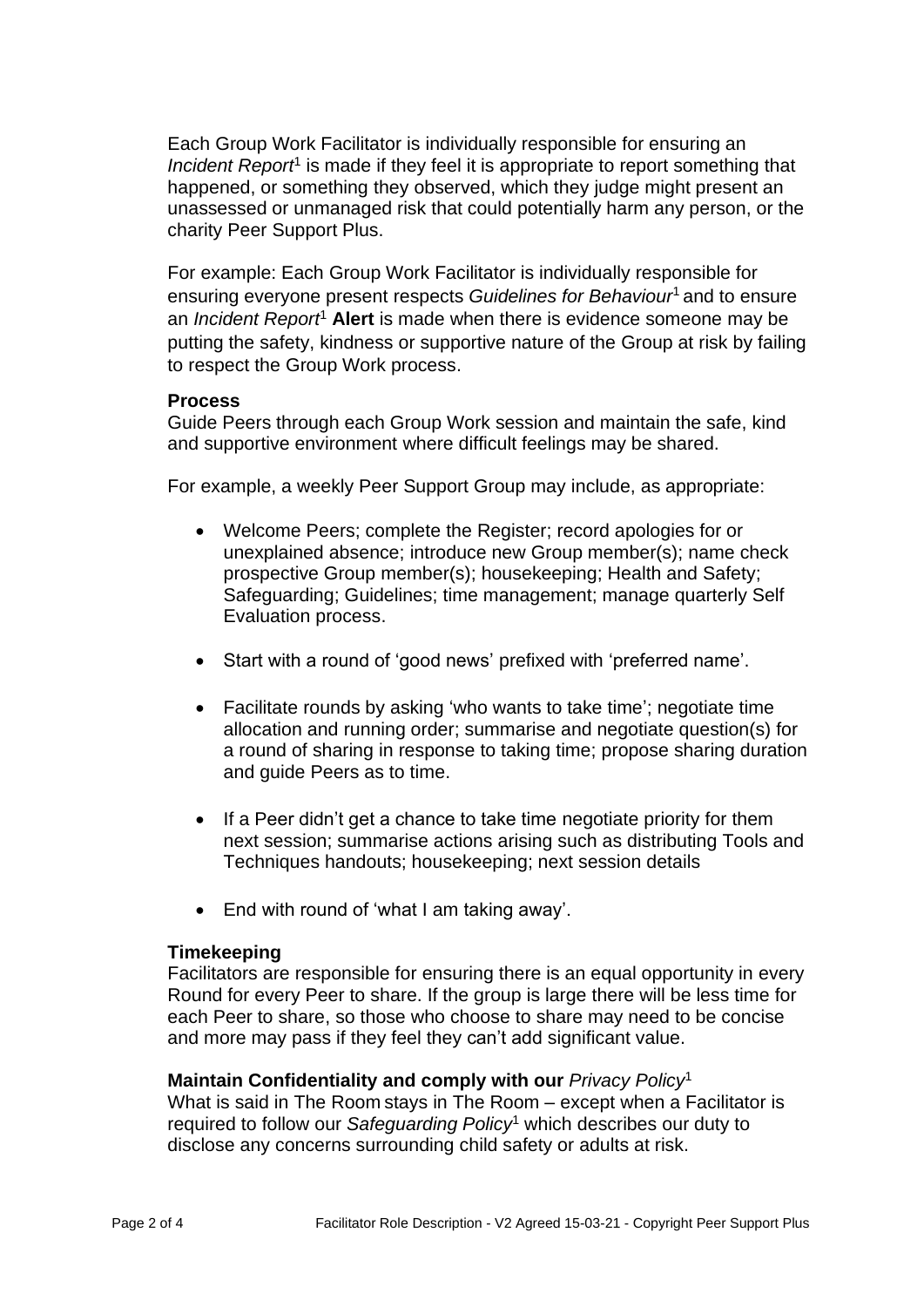If anyone engaged with Peer Support Plus has concerns about safety, or that the safety of others may be at risk, they must make an *Incident Report*<sup>1</sup> . We reserve the right to pass these concerns and any related data to other third parties – for example, a mental health crisis team or, if necessary, the police.

## **Pre-brief and de-brief**

Meet with co-Facilitator for pre-brief before, and de-brief after, every session.

Before each face-to-face meeting, arrange layout and check physical safety of The Room.

Discuss group dynamics and identify anything observed, anything that happened, or anything voiced that might warrant an *Incident Report*<sup>1</sup> .

Identify any repeat apologies or long-term unexplained absences and allocate follow-up tasks.

Identify any strengths or weaknesses in co-Facilitation and agree steps to address weaknesses.

#### **Initial**

When there is a seat available and someone new to the Group seeks to join the Group, co-Facilitate *Initial Conversation with Support Group Facilitators*<sup>1</sup> .

# **Necessary qualifications**

**Lived Experience** First-hand experience of managing your mental health.

**Skills training** Have completed, or are willing to successfully complete, accredited Peer Support Group Work Facilitator training and practical experience.

## **Personal capabilities**

Can communicate effectively with Peers and Volunteers, in both speech and writing. Note: Peer Support Plus is managed in English. Group Work is conducted in English unless another language provides a more appropriate common-tongue which benefits all Group members.

Aware of and sensitive to your own and others emotional wellbeing. Respond appropriately following Peer Support Plus polices, processes and guidelines.

Willing to ask for help from and consider advice offered by colleagues at Peer Support Plus.

Reliable, evidencing personal time management and organisational skills.

Presents a clean and tidy appearance, on Zoom as well as face-to-face.